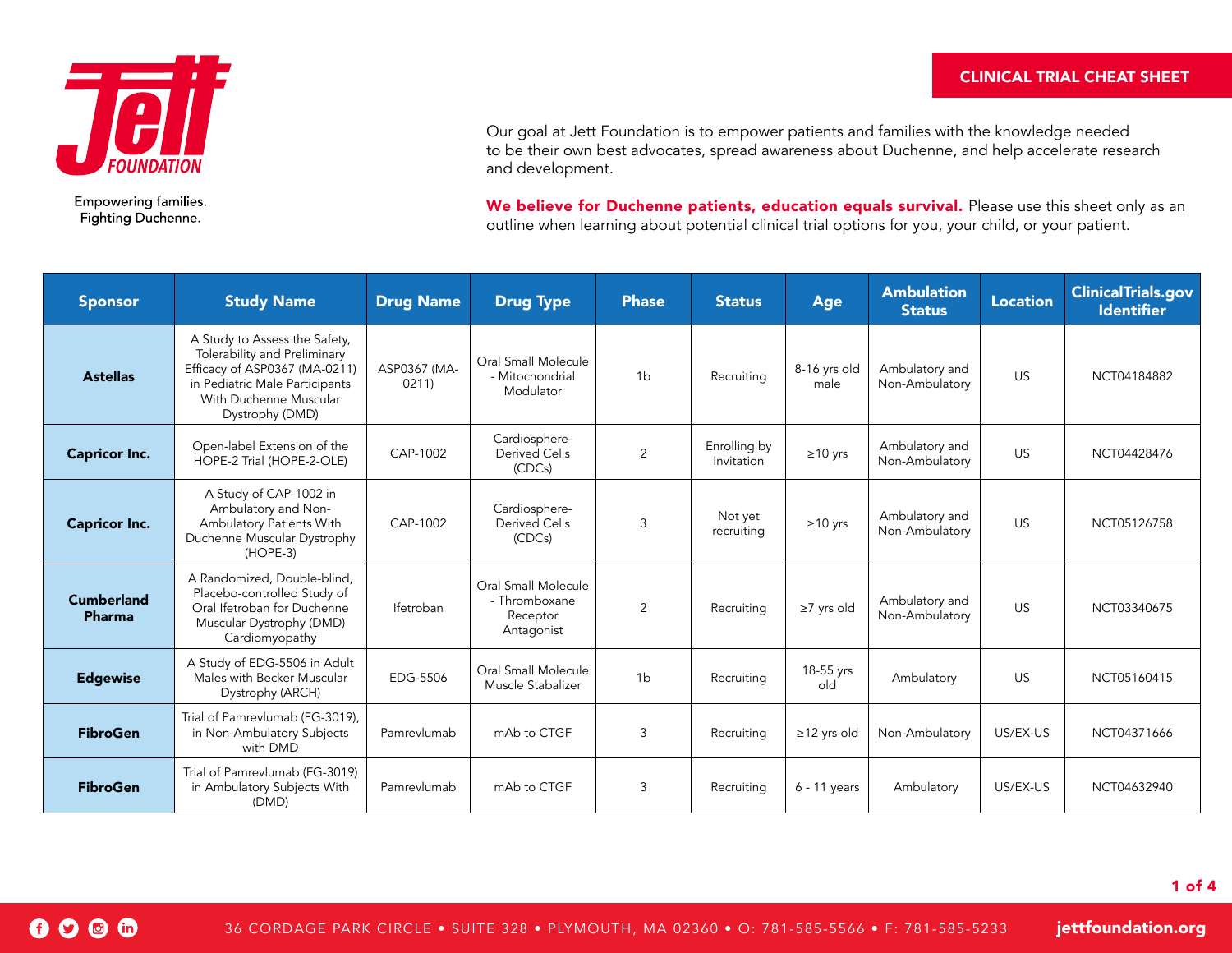| <b>Sponsor</b>          | <b>Study Name</b>                                                                                                                        | <b>Drug Name</b> | <b>Drug Type</b>                | <b>Phase</b>   | <b>Status</b>               | Age                                    | <b>Ambulation</b><br><b>Status</b>                       | <b>Location</b> | <b>ClinicalTrials.gov</b><br><b>Identifier</b> |
|-------------------------|------------------------------------------------------------------------------------------------------------------------------------------|------------------|---------------------------------|----------------|-----------------------------|----------------------------------------|----------------------------------------------------------|-----------------|------------------------------------------------|
| <b>FibroGen</b>         | Trial of Pamrevlumab (FG-3019),<br>in Non-Ambulatory Subjects<br>With Duchenne Muscular<br>Dystrophy                                     | Pamrevlumab      | mAb to CTGF                     | $\overline{2}$ | Active, not<br>recruiting   | $\ge$ 12 yrs old                       | Non-Ambulatory                                           | US              | NCT02606136                                    |
| <b>Italfarmaco</b>      | Clinical Study to Evaluate the<br>Efficacy and Safety of Givinostat<br>in Ambulant Patients with DMD                                     | Givinostat       | <b>HDAC</b> Inhibitor           | 3              | Not recruiting              | 6-17 yrs old                           | Ambulatory                                               | US/EX-US        | NCT02851797                                    |
| <b>Italfarmaco</b>      | Givinostat in Duchenne<br>Muscular Dystrophy Long Term<br>Safety and Tolerabillity Study                                                 | Givinostat       | <b>HDAC</b> Inhibitor           | 2/3            | Recruiting by<br>Invitation | $\ge$ 7.5 yrs old                      | Patients<br>previously<br>treated in<br>Givinostat study | US/EX-US        | NCT03373968                                    |
| <b>NS Pharma</b>        | Study to Assess the Efficacy<br>and Safety of Viltolarsen in<br>Ambulant Boys with DMD                                                   | Viltolarsen      | Exon Skipping 53                | 3              | Recruiting                  | 4-7 yrs old                            | Ambulatory                                               | US/EX-US        | NCT04060199                                    |
| <b>NS Pharma</b>        | Study to Assess the Safety,<br>Tolerability, and Efficacy of<br>Viltolarsen in Ambulant Boys<br>and Non-Ambulant Boys with<br><b>DMD</b> | Viltolarsen      | Exon Skipping 53                | 2              | Recruiting                  | $\geq$ 4 yrs old                       | Ambulatory and<br>Non-Ambulatory                         | US/EX-US        | NCT04956289                                    |
| <b>Pfizer</b>           | A Study to Evaluate the Safety<br>and tolerability of PF-06939926<br>Gene Therapy in DMD                                                 | PF-06939926      | Gene Therapy                    | 1b             | Active, not<br>recruiting   | $\geq$ 4 yrs old                       | Ambulatory and<br>Non-Ambulatory                         | <b>US</b>       | NCT03362502                                    |
| <b>Pfizer</b>           | A Phase 3 Study to Evaluate<br>the Safety and Efficacy of PF-<br>06939926 for the Treatment of<br>Duchenne Muscular Dystrophy            | PF-06939926      | Gene Therapy                    | $\mathbf{3}$   | Active, not<br>recruiting   | 4-7 yrs old                            | Ambulatory                                               | EX-US           | NCT04281485                                    |
| <b>PTC Therapeutics</b> | A Study to Assess Dystrophin<br>Levels in Participants with<br>Nonsense Mutation DMD<br>(nmDMD)                                          | Ataluren         | Nonsense<br>Mutations Inhibitor | $\overline{2}$ | Completed                   | 2-7 yrs old                            | N/A                                                      | <b>US</b>       | NCT03648827                                    |
| <b>PTC Therapeutics</b> | A Study to Assess Dystrophin<br>Levels in Participants with<br>Nonsense Mutation DMD<br>(nmDMD) Who Have Been<br>Treated with Ataluren   | Ataluren         | Nonsense<br>Mutations Inhibitor | $\overline{2}$ | Completed                   | None                                   | Ambulatory                                               | US              | NCT03796637                                    |
| <b>PTC Therapeutics</b> | An open-label study evaluating<br>the safety and pharmacokinetics<br>of Ataluren                                                         | Ataluren         | Nonsense<br>Mutations Inhibitor | 2              | Recruiting                  | $\geq 6$ months<br>$-$ <2 years<br>old | Ambulatory                                               | US              | NCT04336826                                    |
| <b>PTC Therapeutics</b> | Long-Term Outcomes of<br>Ataluren in Duchenne Muscular<br>Dystrophy                                                                      | Ataluren         | Nonsense<br>Mutations Inhibitor | 3              | Active, not<br>recruiting   | 7-16 yrs old                           | Ambulatory                                               | US/EX-US        | NCT03179631                                    |

2 of 4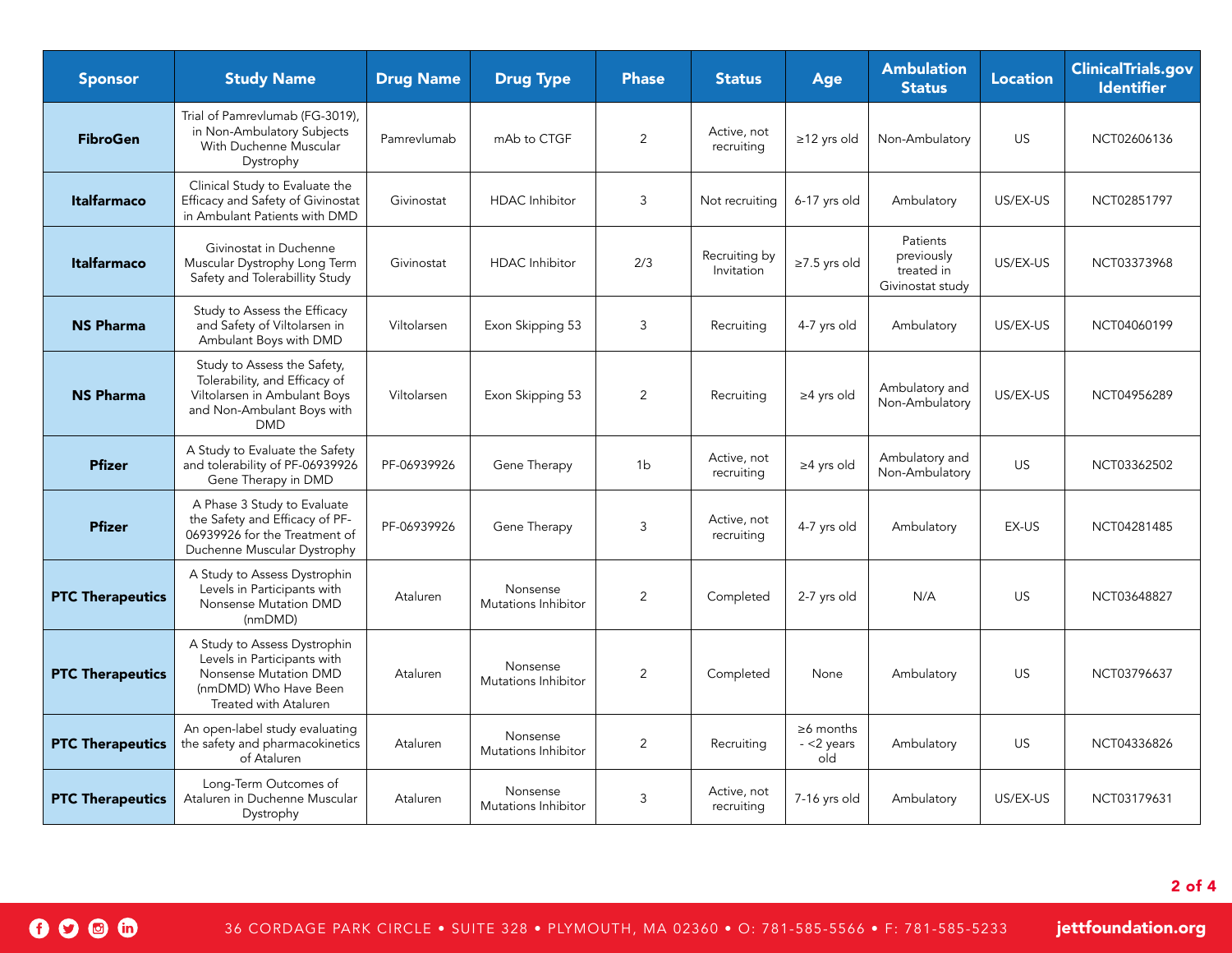| <b>Sponsor</b>                                                                 | <b>Study Name</b>                                                                                                                                                                        | <b>Drug Name</b>                          | <b>Drug Type</b>       | <b>Phase</b>             | <b>Status</b>              | Age                    | <b>Ambulation</b><br><b>Status</b> | <b>Location</b>                            | <b>ClinicalTrials.gov</b><br><b>Identifier</b> |
|--------------------------------------------------------------------------------|------------------------------------------------------------------------------------------------------------------------------------------------------------------------------------------|-------------------------------------------|------------------------|--------------------------|----------------------------|------------------------|------------------------------------|--------------------------------------------|------------------------------------------------|
| <b>ReveraGen</b><br><b>Biopharma</b><br>and Santhera<br><b>Pharmaceuticals</b> | A Study to Assess the Efficacy<br>and Safety of Vamorolone in<br>Boys with DMD                                                                                                           | Vamorolone                                | Anti-Infammatory       | 2 <sub>b</sub>           | Completed                  | 4-7 yrs old            | Ambulatory                         | US/EX-US                                   | NCT03439670                                    |
| <b>Sarepta</b>                                                                 | Study of SRP-4045 and<br>SRP-4053 in DMD Patients<br>(ESSENCE)                                                                                                                           | SPR-4045 &<br>SRP-4043                    | Exon Skipping<br>45/53 | $\mathfrak{Z}$           | Recruiting                 | 6-13 yrs old           | Ambulatory                         | US/EX-<br>US (only<br>recruiting<br>EX-US) | NCT02500381                                    |
| Sarepta                                                                        | A Randomized, Double-blind,<br>Placebo-controlled Study<br>of SRP-9001 for Duchenne<br>Muscular Dystrophy (DMD)                                                                          | SRP-9001                                  | Gene Therapy           | $\overline{2}$           | Active, not<br>Recruiting  | 4-7 yrs old            | Ambulatory                         | US                                         | NCT03769116                                    |
| Sarepta                                                                        | A Study to Compare Safety<br>and Efficacy of a High Dose<br>of Eteplirsen in Duchenne<br>Muscylar Dystrophy (DMD)<br>Patients (MIS51ON)                                                  | Eteplirsen                                | Exon Skipping 51       | 3                        | Recruiting                 | 4-13 yrs old           | Ambulatory                         | US/EX-US                                   | NCT03992430                                    |
| <b>Sarepta</b>                                                                 | A Phase 2 Study for Dose<br>Determination of SRP-5051,<br>Then Dose Expansion in<br>Patients With Duchenne<br>Muscular Dystrophy Amenable<br>to Exon 51-Skipping Treatment<br>(MOMENTUM) | SRP-5051                                  | Exon Skipping 51       | $\overline{2}$           | Recruiting                 | 7-21 yrs old           | Ambulatory and<br>Non-Ambulatory   | US/EX-<br>US (only<br>recruiting<br>US)    | NCT04004065                                    |
| Sarepta                                                                        | A Gene Transfer Therapy<br>Study to Evaluate the Safety<br>and Efficacy of SRP-9001<br>in Participants with DMD<br>(EMBARK)                                                              | SRP-9001                                  | Gene Therapy           | 3                        | Recruiting                 | 4-7 yrs old            | Ambulatory                         | US                                         | NCT05096221                                    |
| Sarepta                                                                        | An Extension Study to Evaluate<br>Casimersen and Golodirsen in<br>Patient with DMD                                                                                                       | Casimersen &<br>Golodirsen                | Gene Therapy           | 3                        | Enrolling by<br>Invitation | 7-23 yrs old           | Ambulatory and<br>Non-Ambulatory   | US                                         | NCT03532542                                    |
| <b>Sarepta</b>                                                                 | A Gene Delivery Study to<br>Evaluate the Safety of and<br>Expression From SRP-90001in<br>DMD (ENDEAVOR)                                                                                  | SRP-9001                                  | Gene Therapy           | $\overline{\phantom{a}}$ | Enrolling by<br>Invitation | $\geq$ 3 yrs old       | Ambulatory and<br>Non-Ambulatory   | US                                         | NCT04626674                                    |
| Sarepta                                                                        | A 48-Weel, Open-Label, Study<br>to Evaluate the Efficacy and<br>Safety of Casimersen, Eteplirsen<br>and Golodirsen in Subjects with<br>DMD Carrying Eligible DMD<br>Duplications         | Casimersen,<br>Eteplirsen &<br>Golodirsen | Gene Therapy           | $\overline{\phantom{a}}$ | Active, not<br>Recruiting  | $\geq 6$ months<br>old | Ambulatory and<br>Non-Ambulatory   | <b>US</b>                                  | NCT04179409                                    |

 $0000$